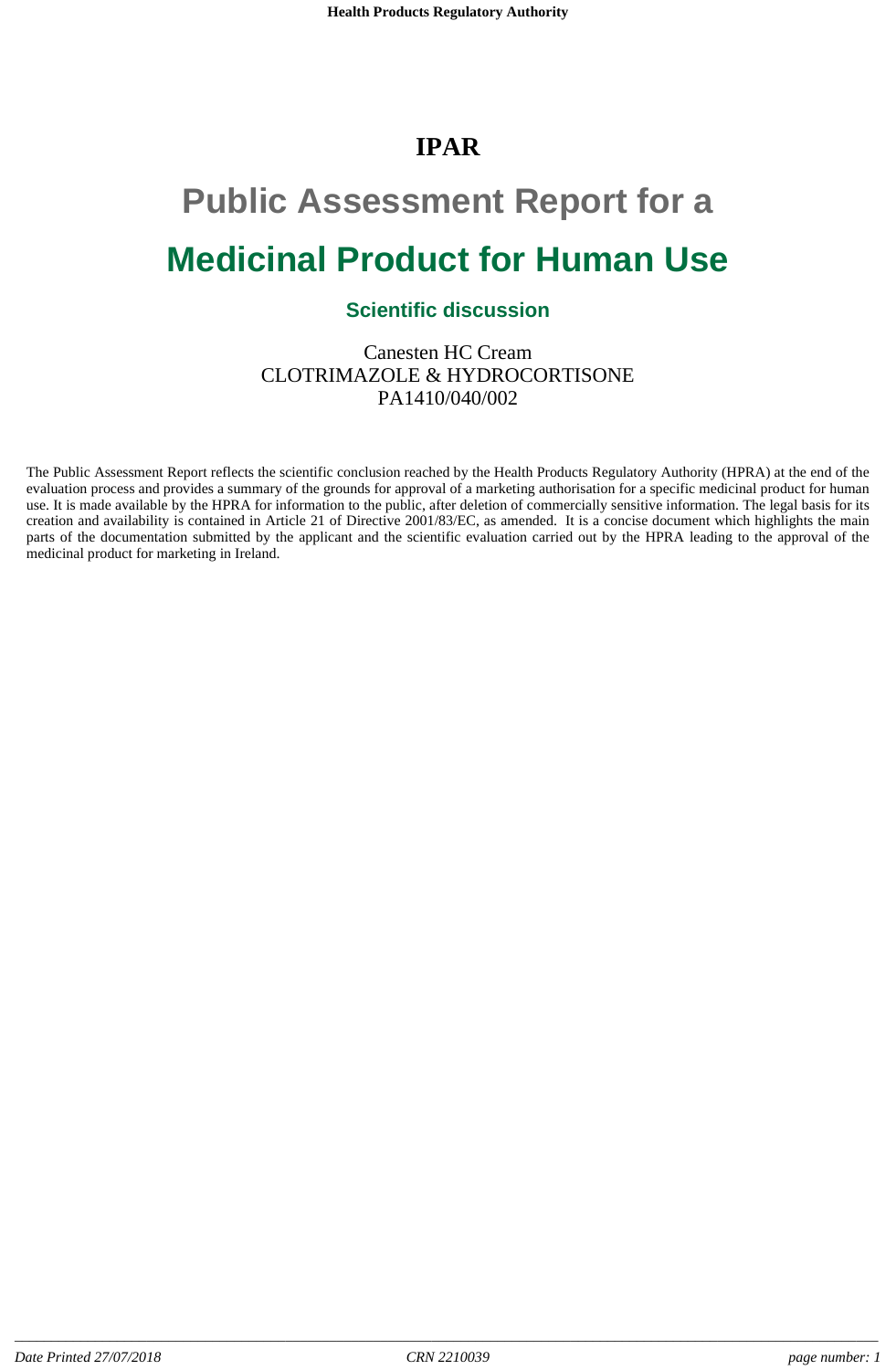## **CONTENTS**

- I. INTRODUCTION
- II. QUALITY ASPECTS
- III. NON-CLINICAL ASPECTS
- IV. CLINICAL ASPECTS
- V. OVERALL CONCLUSION AND BENEFIT-RISK ASSESSMENT
- VI. REVISION DATE
- VII. UPDATE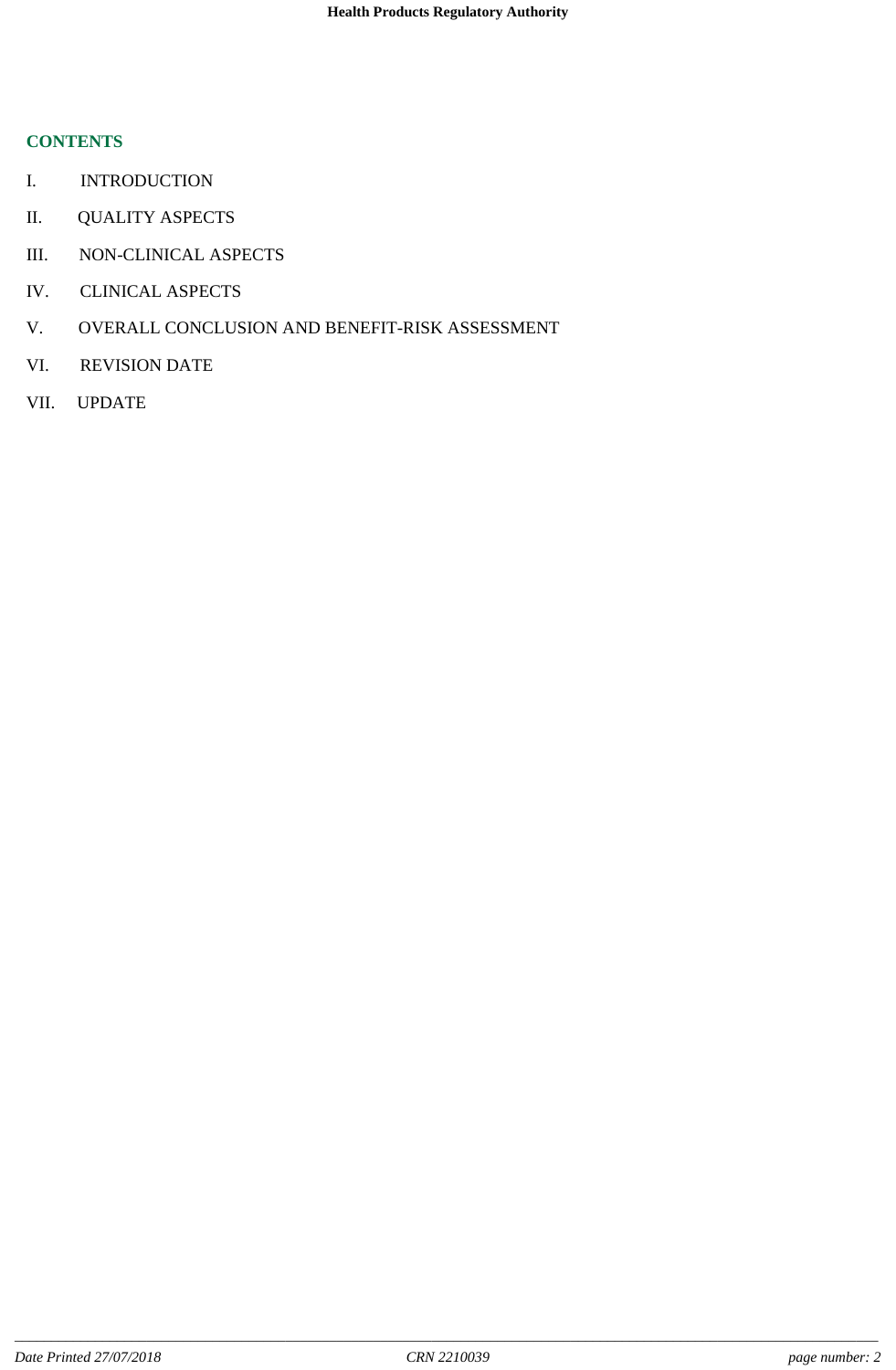# **I INTRODUCTION**

#### **INTRODUCTION**

Based on the review of the data on quality, safety and efficacy, the HPRA has granted a marketing authorisation for Canesten HC 1%  $w/w + 1\% w/w$  Cream from Bayer Limited on 29th June 2018. The topical treatment of skin infections due to superficial dermatophytes, yeasts, moulds and other fungi sensitive to clotrimazole where co-existing symptoms of inflammation, e.g. itching, require rapid relief.

This application for a marketing authorisation was submitted as a line extension to the existing Canesten HC Cream - PA 1410/040/002, with the legal basis, Article 8(3) of Directive 2001/83/EC.

This product is subject to medical prescription which may be renewed (B) and for supply through pharmacies only.

The Summary of Product Characteristics for (SmPC) for this medicinal product is available on the HPRA's website at www.HPRA.ie

| Name of the product                               | Canesten HC Cream         |  |
|---------------------------------------------------|---------------------------|--|
| Name(s) of the active substance(s) $(INN)$        | <b>CLOTRIMAZOLE &amp;</b> |  |
|                                                   | <b>HYDROCORTISONE</b>     |  |
| Pharmacotherapeutic classification (ATC code)     | D01AC02                   |  |
| Pharmaceutical form and strength(s)               | $1.0\%$ w/w               |  |
| Marketing Authorisation Number(s) in Ireland (PA) | PA1410/040/002            |  |
| Marketing Authorisation Holder                    | <b>Bayer Limited</b>      |  |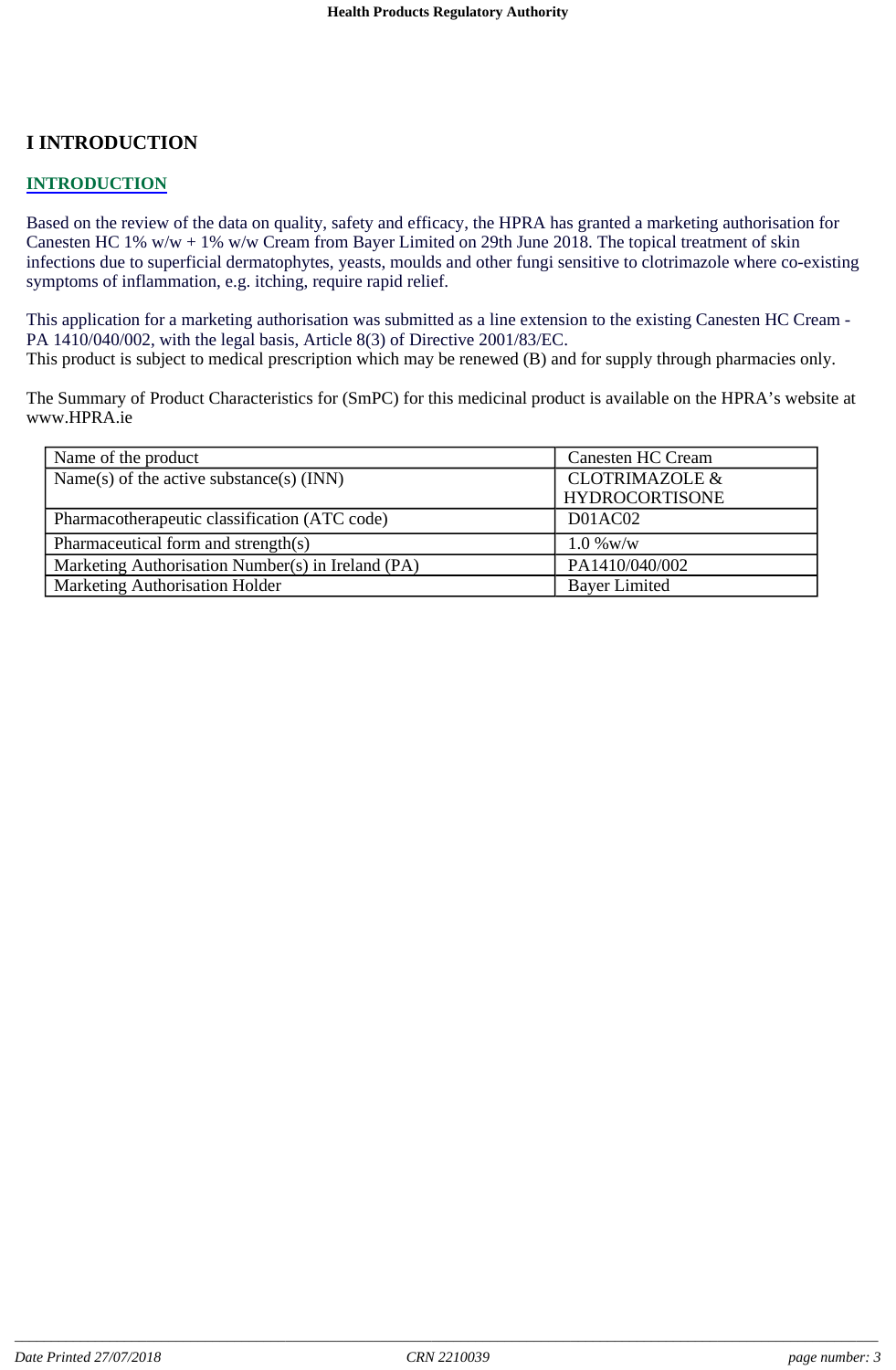# **II QUALITY ASPECTS**

#### **II.1. Introduction**

This application is for Canesten HC 1%  $w/w + 1\% w/w$  Cream.

#### **II.2 Drug substance**

The active substances are clotrimazole and hydrocortisone acetate, established active substances described in the European Pharmacopoeia, and are manufactured in accordance with the principles of Good Manufacturing Practice (GMP).

The active substance specifications are considered adequate to control the quality and meet current pharmacopoeial requirements. Batch analytical data demonstrating compliance with this specification have been provided.

#### **II.3 Medicinal product**

P.1 Composition

The products contains clotrimazole 1g/100g and hydrocortisone (as acetate) 1g/100g,

The excipients in the medicinal product are listed in section 6.1 of the SmPC. A visual description of the product is included in section 3 of the SmPC.

P.2 Pharmaceutical Development

The product is an established pharmaceutical form and its development is adequately described in accordance with the relevant European guidelines.

P.3 Manufacture of the Product

The product is manufactured in accordance with the principles of good manufacturing practice (GMP) at a suitably qualified manufacturing site.

The manufacturing process has been validated according to relevant European guidelines and the process is considered to be sufficiently validated.

P.4 Control of Other Substances (Excipients/*Ancillary Substances*)

All ingredients comply with Ph. Eur. or are adequately controlled by the manufacturer's specifications.

P.5 Control of Finished Product

The Finished Product Specification is based on the pharmacopoeial monograph for the dosage form, and the tests and control limits are considered appropriate for this type of product.

The analytical methods used are described in sufficient detail and are supported by validation data.

Batch analytical data for a number of batches from the proposed production site have been provided, and demonstrate the ability of the manufacturer to produce batches of finished product of consistent quality.

P.6 Packaging material

The approved packaging for this product is described in section 6.5 of the SmPC.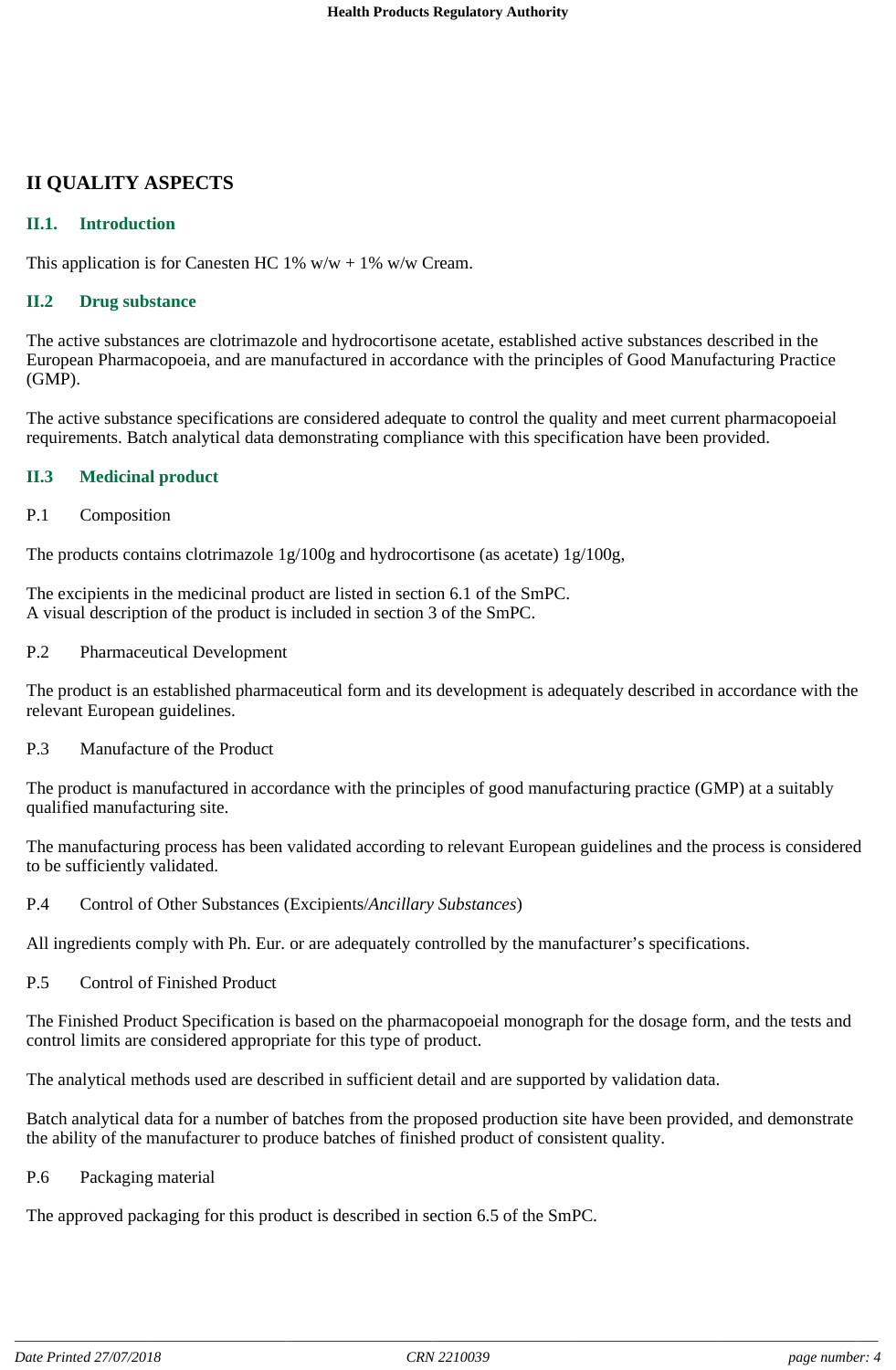Evidence has been provided that the packaging complies with Ph. Eur./EU legislation for use with foodstuffs requirements.

P.7 Stability of the Finished Product

Stability data on the finished product in the proposed packaging have been provided in accordance with EU guidelines and support the shelf-life and storage conditions listed in sections 6.3 and 6.4 of the SmPC.

#### **II.4 Discussion on Chemical, Pharmaceutical and Biological Aspects**

The important quality characteristics of the product are well-defined and controlled. Satisfactory chemical and pharmaceutical documentation has been provided, assuring consistent quality of Canesten HC 1% w/w + 1% w/w Cream.

#### **III NON-CLINICAL ASPECTS**

#### **III.1 Introduction**

This active substances are essentially the same as that present in Canesten HC cream PA 1410/40/1 on the European market. No new preclinical data have been submitted.

The applicant provided a non-clinical expert report (non-clinical overview) which was written by an appropriately qualified person. The expert report was considered appropriate as it provided a detailed review of the relevant non clinical pharmacology, pharmacokinetics and toxicology.

#### **III.2 Pharmacology**

See clinical section

#### **III.3 Pharmacokinetics**

See clinical section

#### **III.4 Toxicology**

No new non clinical data were submitted and are not required as the pharmacokinetics, pharmacodynamics and toxicology of clotrimazole and hydrocortisone acetate are well known.

#### **III.5 Ecotoxicity/environmental risk assessment**

As the product is intended for substitution of the original product on our market, no increased environmental burden is anticipated. Therefore the MAH's justification for not submitted an environmental risk assessment report is accepted.

#### **III.6 Conclusion on the non-clinical aspects**

There are no objections from a non-clinical perspective.

#### **IV CLINICAL ASPECTS**

#### **CLINICAL ASPECTS**

#### **IV.1 Introduction**

The application is based on bibliographic literature only. The marketing authorisation holder (MAH) submitted their application as a line extension replacement by a different salt/ester, complex/derivative (same therapeutic moiety) to Canesten HC Cream PA 1410/40/1.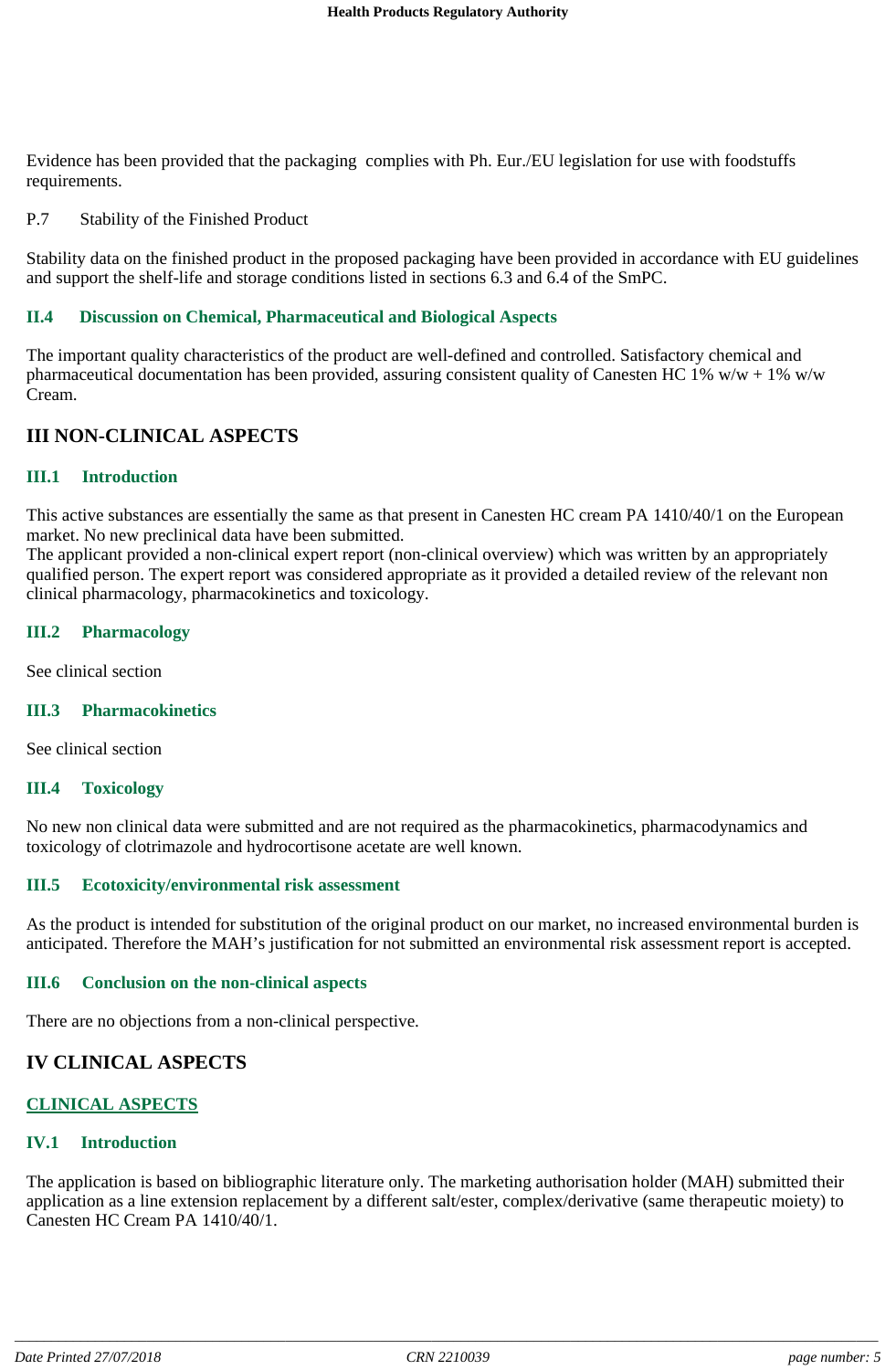The composition of the new Canesten HC cream has slightly changed as hydrocortisone is being replaced with hydrocortisone acetate (see quality section above).

Considering that the line extension to Canesten HC cream PA 1410/40/1 is based on the existing fixed combination and on the recognised scientific principle of using combination treatment in the intended indications, the documentation focuses on the assessment of the exchanges of hydrocortisone alcohol versus hydrocortisone acetate as well as the slight increase of benzyl alcohol (excipient) in Clotrimazole / Hydrocortisone acetate 1% / 1.12% Cream.

Both active Clotrimazole and Hydrocortisone are well known active substance with established efficacy and tolerability.

The content of the SmPC approved during the national procedure is in accordance with that accepted for the originator reference product Canesten HC cream PA 1410/40/1 marketed by MAH.

#### **IV.2 Pharmacokinetics**

No biopharmaceutical studies have been conducted with the original or Clotrimazole / Hydrocortisone acetate 1% / 1.12% Cream. The pharmacokinetics of topical clotrimazole has been adequately studied in humans.

#### Clotrimazole:

Pharmacokinetic investigations after dermal application have shown that clotrimazole is practically not absorbed from intact or inflamed skin into the human blood circulation. The resulting peak serum concentrations of clotrimazole were below the detection limit of 0.01 microg/ml, reflecting that clotrimazole applied topically does not lead to measurable systemic effects or side effects. No clinically relevant changes in the pharmacokinetics/pharmacology of clotrimazole can be expected.

#### Hydrocortisone:

Dermal absorption of hydrocortisone depends on the thickness and condition of the skin. In healthy skin no systemic effects of corticoids have been observed after local application.

However, in the case of inflamed or damaged skin, cutaneous absorption may be increased depending on the site of application, use of occlusive dressings, the degree of skin damage, and size of the treated area. Systemic effects cannot be ruled out under such conditions.

An increase in the skin temperature or moisture content, e.g. in skin folds or under an occlusive dressing, also promotes absorption. In infants and small children the epidermal "barrier" is still poorly developed, which facilitates transcutaneous uptake of drugs. The occurrence of systemic effects depends partly on the dose and, to a much greater extent, on the duration of treatment.

More than 90% of the hydrocortisone absorbed is bound to plasma proteins. Hydrocortisone is metabolised in the liver and tissues, and the metabolites are excreted with urine. The biological half-life is approximately 100 minutes.

No relevant absorption of hydrocortisone is expected after its use for a short period on limited skin inflamed areas.

#### **IV.3 Pharmacodynamics**

#### Mechanism of Action

#### Clotrimazole

Clotrimazole acts against fungi by inhibiting ergosterol synthesis. Inhibition of ergosterol synthesis leads to structural and functional impairment of the fungal cytoplasmic membrane.

Clotrimazole has a broad antimycotic spectrum of action in vitro and in vivo, which includes dermatophytes, yeasts, moulds, etc.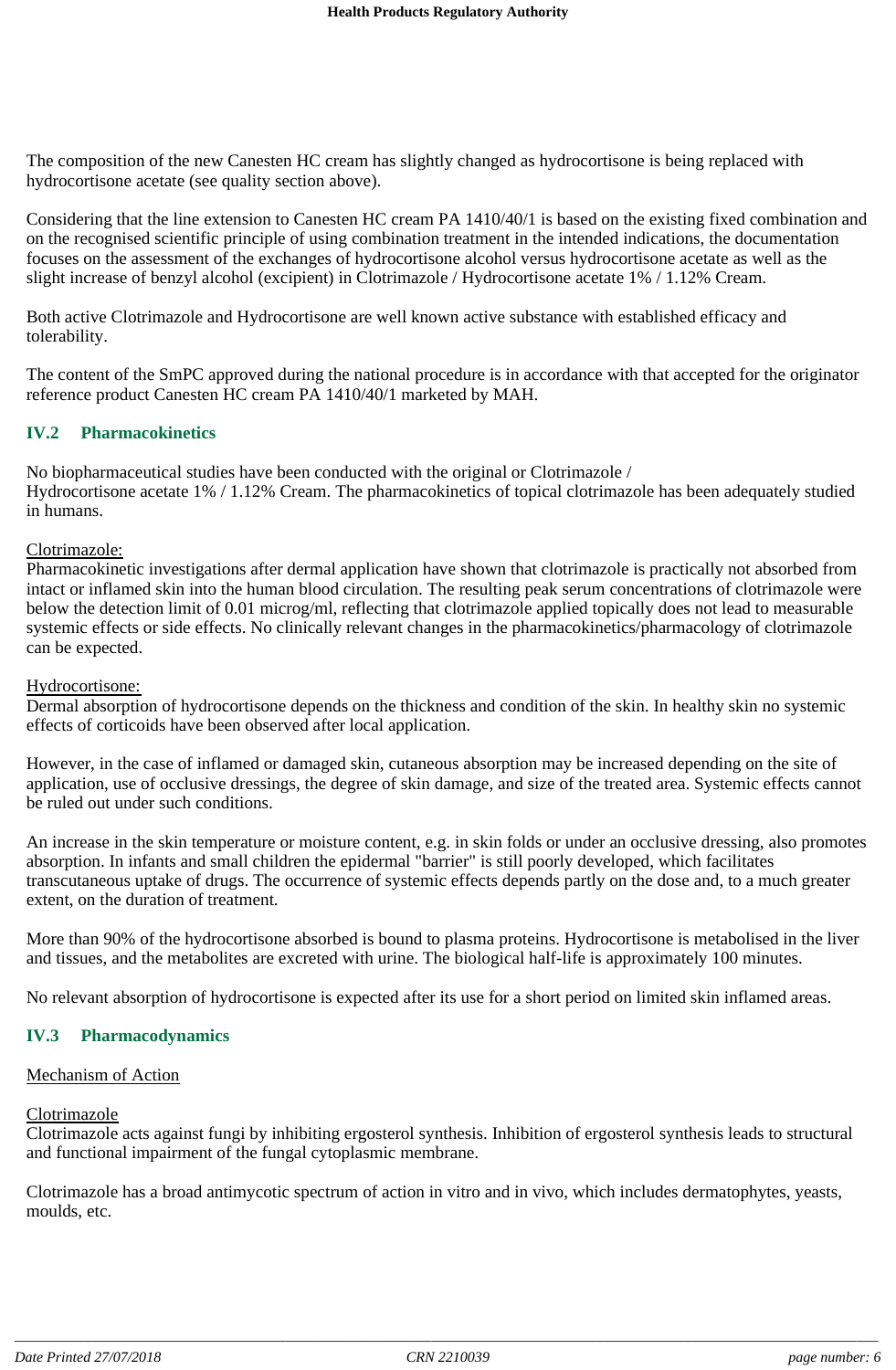Under appropriate test conditions, the MIC values for these types of fungi are in the region of less than  $0.062 - 8.0$ ) microg/ml substrate. The mode of action of clotrimazole is fungistatic or fungicidal depending on the concentration of clotrimazole at the site of infection. In vitro activity is limited to proliferating fungal elements; fungal spores are only slightly sensitive.

In addition to its antimycotic action, clotrimazole also acts on gram-positive microorganisms (streptococci/staphylococci/Gardnerella vaginalis) and gram-negative microorganisms (Bacteroides/). It has no effect on lactobacilli.

In vitro, clotrimazole inhibits the multiplication of Corynebacteria and gram-positive cocci – with the exception of enterococci – in concentrations of 0.5 – 10 microg/ml substrate.Primary resistant variants of sensitive fungal species are very rare; the development of secondary resistance by sensitive fungi has so far only been observed in very isolated cases under therapeutic conditions.

#### **Hydrocortisone**

Hydrocortisone is a weak corticosteroid with both glucocorticoid and to a lesser extent mineralocorticoid activity. As the active ingredient in a topical cream it exerts anti-inflammatory, antipruritic, anti-exudative and anti-allergic effects.

Hydrocortisone exerts an anti-inflammatory, immunosuppressive, antimitotic (antiproliferative), antiallergic, antipruriginous and vasoconstrictive effect on the skin. Thus, in addition to the elimination of inflammation and pruritis, a normalisation of keratinisation, inhibition of excess fibroblast activity and epidermopoiesis, degradation of pathological metabolic products and inhibition of acantholysis are achieved. Pharmacokinetic Properties areas.

#### **IV.4 Clinical Efficacy**

The documentation is based on bibliographic literature only. The marketing authorisation holder (MAH) submitted their application as a line extension to Canesten HC Cream PA 1410/40/1.

The composition of the new Canesten HC cream has slightly changed as hydrocortisone is being replaced with hydrocortisone acetate (see quality section above).

Considering that the line extension is based on the existing fixed combination and on the recognised scientific principle of using combination treatment in the intended indications, the documentation focused on the assessment of the exchanges of hydrocortisone alcohol versus hydrocortisone acetate as well as the slight increase of benzyl alcohol (excipient) in Clotrimazole / Hydrocortisone acetate 1% / 1.12% Cream.

Hydrocortisone alcohol and acetate are equipotent, low-potency corticosteroids and are regarded as interchangeable for topical therapy of a variety of dermatoses. The rationale for the change of hydrocortisone alcohol exchanged by hydrocortisone acetate was for stability reasons.

Local bioavailability/activity of hydrocortisone alcohol and acetate is considered to be similar if applied in a similar or identical vehicle.

The difference in benzyl alcohol (excipient) content was also adequately justified.

No new clinical pharmacology data have been submitted for this application. The clinical pharmacology of clotrimazole and hydrocortisone acetate is well known and has been adequately summarised in the clinical overview provided by the MAH.

The efficacy of clotrimazole and hydrocortisone acetate is well known. No new efficacy data has been submitted or is required to support this application. The MAH has provided sufficient justification in relation to the efficacy and no difference in efficacy is anticipated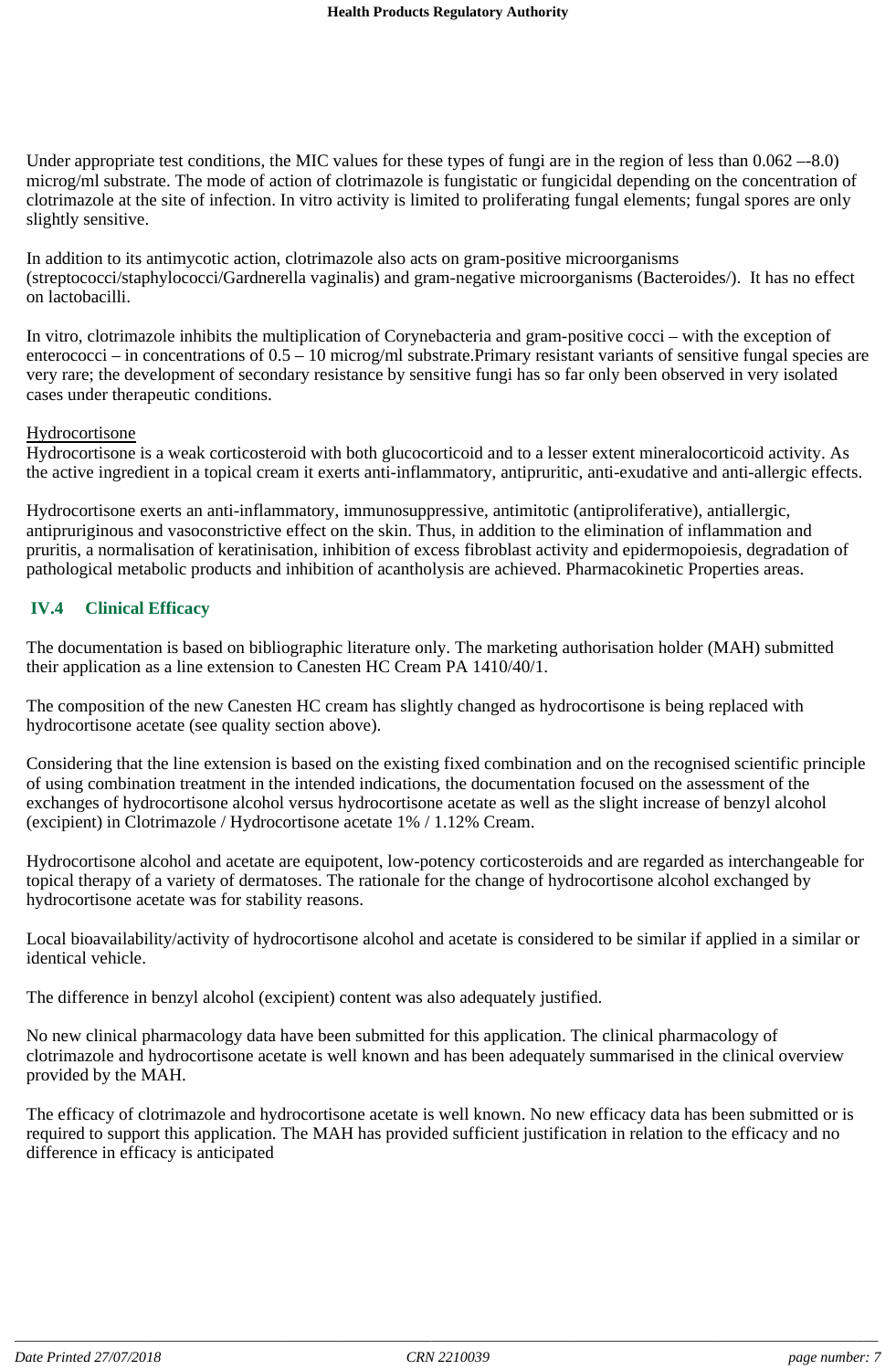#### **IV.5 Clinical Safety**

No new safety data has been submitted with this application and are not required. As the active constituents clotrimazole and hydrocortisone acetate have well established safety profiles. Both hydrocortisone alcohol and acetate are low-potency corticosteroids.

Hydrocortisone alcohol and acetate are used by millions of patients for the topical treatment of a variety of dermatoses and the risk of systemic effects seems to be uniformly low despite the differences in the galenic formulations (creams, ointments, or lotions) and vehicles of the approved products.

No clinically relevant change of the safety profile, either in terms of local tolerability or the risk of systemic adverse effects, is expected from the exchange of hydrocortisone alcohol by its acetate in an equimolar concentration.

#### **Pharmacovigilance system and Risk Management Plan**

The MAH has provided written confirmation that systems and services are in place to ensure compliance with their pharmacovigilance obligations.

Suitable justification has been provided for not submitting a risk management plan for this line extension.

PSUR cycle will continue as per current Canesten HC cream PA 1410/40/1

#### **IV.6 Conclusion on the clinical aspects**

There are no objections from a clinical perspective

#### **V OVERALL CONCLUSIONS**

#### **OVERALL CONCLUSION AND BENEFIT-RISK ASSESSMENT**

Canesten HC cream is a well-known medicinal product with a proven chemical-pharmaceutical quality and an established favourable efficacy and safety profile.

#### **Quality**

The important quality characteristics of the product are well-defined and controlled. Satisfactory chemical and pharmaceutical documentation has been provided, assuring consistent quality of Canesten HC 1% w/w + 1% w/w Cream.

#### **Non Clinical**

No new non clinical data were submitted. As the pharmacokinetics, pharmacodynamics and toxicology of both active constituentrs (clotrimazole and hydrocortisone acetate) are well known no additional non clinical studies were required.

#### **Clinical**

#### **Efficacy**

No new efficacy data was submitted for this application

#### **Safety**

No new safety data was submitted for this application which is acceptable as both active constituents are well known. The MAH has provided written confirmation that systems and services are in place to ensure compliance with their pharmacovigilance obligations.

#### **Product information**

No changes to the product information SmPC patients leaflet or labelling were proposed, there it will remain the same as the current Canesten HC cream PA 1410/40/1.